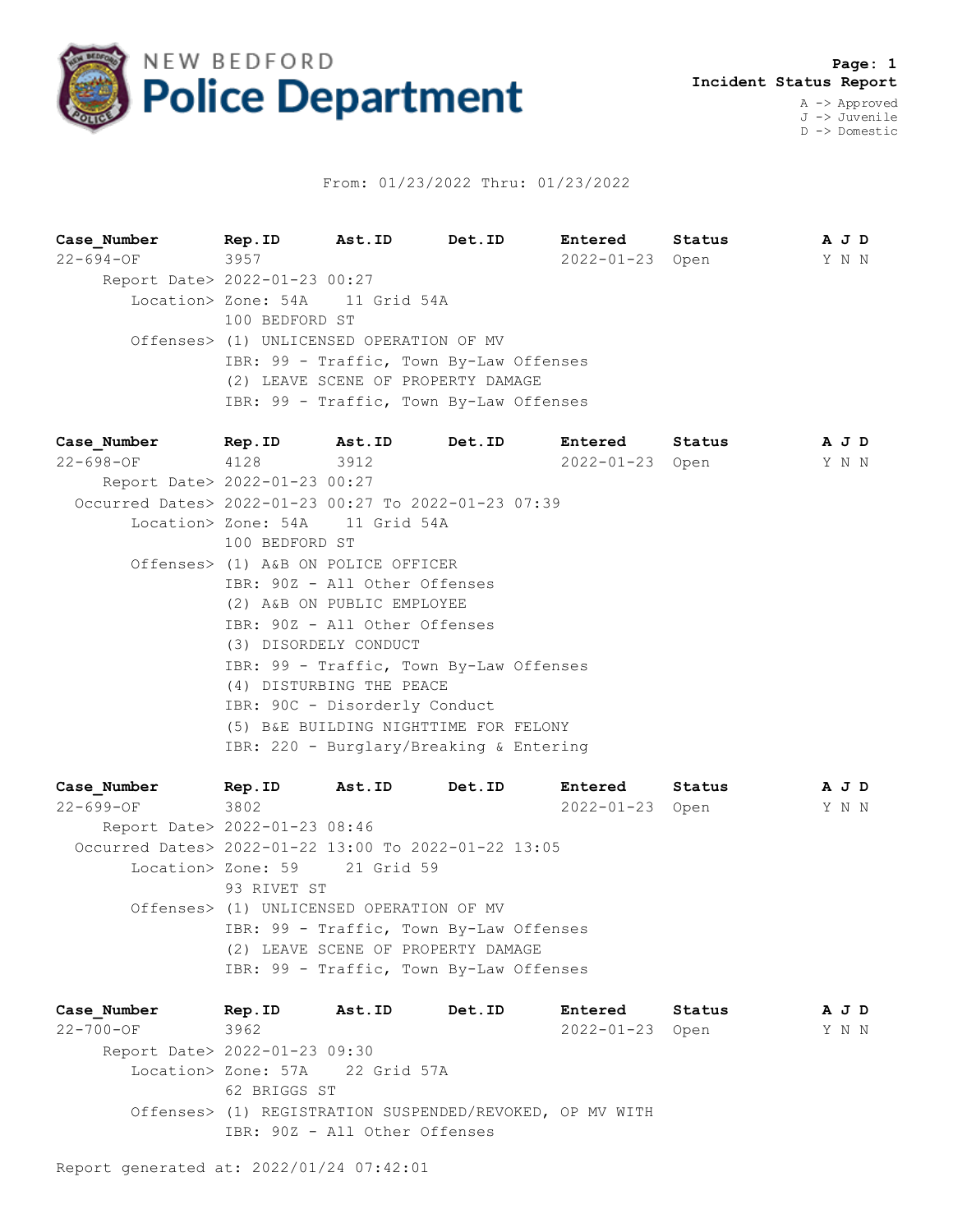

 **Page: 2 Incident Status Report**

> A -> Approved J -> Juvenile D -> Domestic

| Case Number                                          | Rep.ID                                  | Ast.ID | Det.ID                                                 | <b>Entered</b> | Status |  |  | A J D |  |  |
|------------------------------------------------------|-----------------------------------------|--------|--------------------------------------------------------|----------------|--------|--|--|-------|--|--|
| 22-703-0F                                            | 4056                                    |        |                                                        | 2022-01-23     | Open   |  |  | Y N N |  |  |
| Report Date> 2022-01-23 10:51                        |                                         |        |                                                        |                |        |  |  |       |  |  |
| Occurred Dates> 2022-01-23 10:51 To 2022-01-23 10:51 |                                         |        |                                                        |                |        |  |  |       |  |  |
|                                                      | Location> Zone: 53 21 Grid 53           |        |                                                        |                |        |  |  |       |  |  |
|                                                      | 98 GRINNELL ST                          |        |                                                        |                |        |  |  |       |  |  |
|                                                      |                                         |        | Offenses> (1) LICENSE SUSPENDED OR REVOKED, OP MV WITH |                |        |  |  |       |  |  |
|                                                      | IBR: 99 - Traffic, Town By-Law Offenses |        |                                                        |                |        |  |  |       |  |  |
|                                                      | (2) UNINSURED MOTOR VEHICLE             |        |                                                        |                |        |  |  |       |  |  |
|                                                      |                                         |        | IBR: 99 - Traffic, Town By-Law Offenses                |                |        |  |  |       |  |  |



**Case\_Number Rep.ID Ast.ID Det.ID Entered Status A J D** 22-708-OF 3962 2022-01-23 Open Y N N Report Date> 2022-01-23 14:16 Location> Zone: 55A 12 Grid 55A 187 ALLEN ST Offenses> (1) UNLICENSED OPERATION OF MV IBR: 99 - Traffic, Town By-Law Offenses (2) STOP/YIELD, FAIL TO IBR: 99 - Traffic, Town By-Law Offenses

**Case\_Number Rep.ID Ast.ID Det.ID Entered Status A J D** 22-711-OF 4056 2022-01-23 Open Y N N Report Date> 2022-01-23 15:07 Occurred Dates> 2022-01-23 15:00 To 2022-01-23 15:07 Location> Zone: 60B 23 Grid 60B 160 COVE ST Offenses> (1) UNLICENSED OPERATION OF MV IBR: 99 - Traffic, Town By-Law Offenses

**Case\_Number Rep.ID Ast.ID Det.ID Entered Status A J D** 22-715-OF 4033 4041 2022-01-23 Open Y N N Report Date> 2022-01-23 16:59 Location> Zone: 18 31 Grid 18 274 ASHLEY BLVD Offenses> (1) UNLICENSED OPERATION OF MV IBR: 99 - Traffic, Town By-Law Offenses

| Case Number | Rep.ID | Ast.ID | Det.ID | <b>Entered</b>  | Status | A J D |  |  |
|-------------|--------|--------|--------|-----------------|--------|-------|--|--|
| 22-718-OF   | 3756   |        |        | 2022-01-23 Open |        | Y N N |  |  |

Report generated at: 2022/01/24 07:42:01